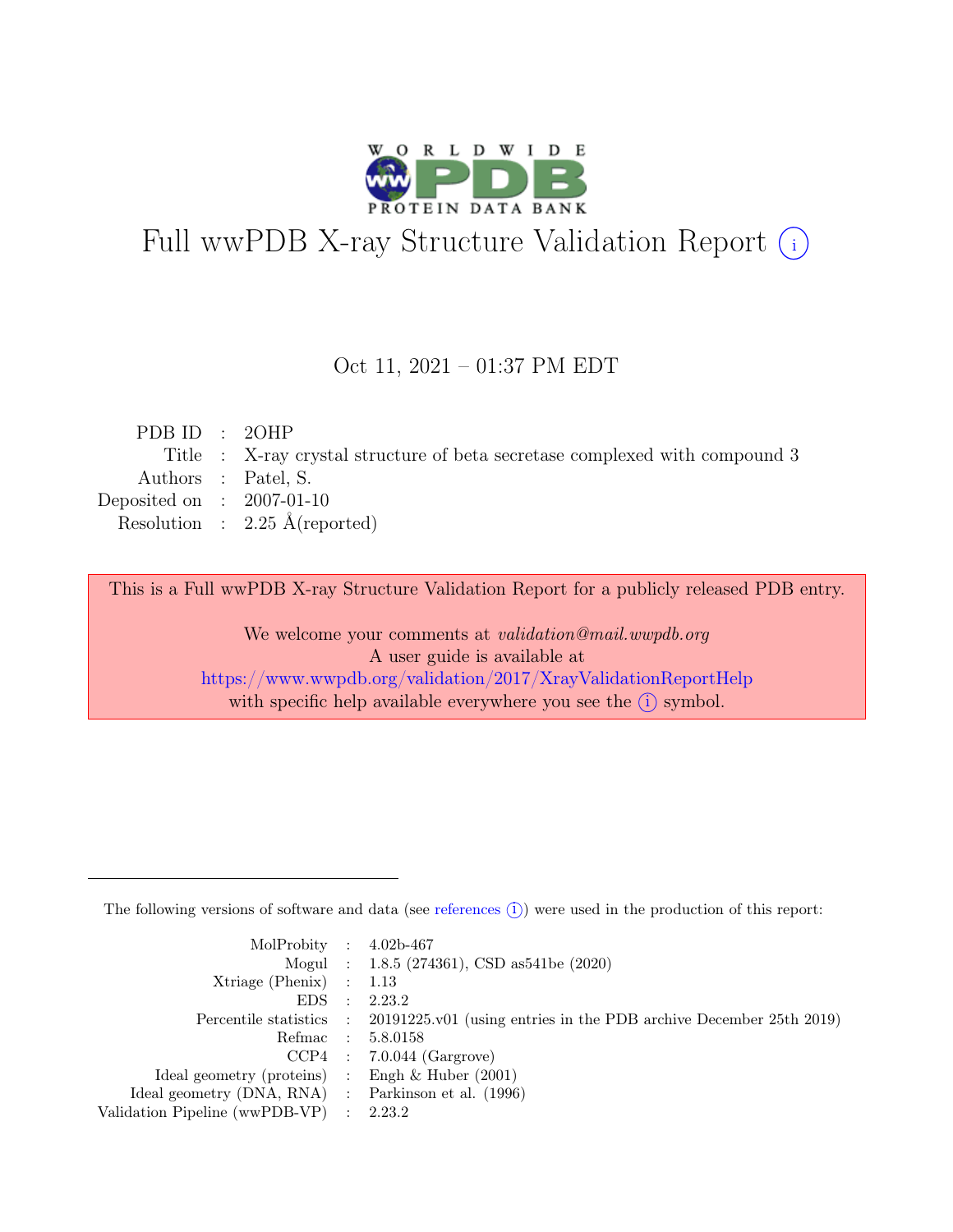# 1 Overall quality at a glance  $(i)$

The following experimental techniques were used to determine the structure: X-RAY DIFFRACTION

The reported resolution of this entry is 2.25 Å.

Percentile scores (ranging between 0-100) for global validation metrics of the entry are shown in the following graphic. The table shows the number of entries on which the scores are based.



| Metric                    | Whole archive<br>$(\#Entries)$ | Similar resolution<br>$(\# \text{Entries}, \text{ resolution } \text{range}(\AA))$ |
|---------------------------|--------------------------------|------------------------------------------------------------------------------------|
| $R_{free}$                | 130704                         | 1377 (2.26-2.26)                                                                   |
| $\overline{\text{Class}}$ | 141614                         | $1487(2.26-2.26)$                                                                  |
| Ramachandran outliers     | 138981                         | 1449 (2.26-2.26)                                                                   |
| Sidechain outliers        | 138945                         | $1450(2.26-2.26)$                                                                  |
| RSRZ outliers             | 127900                         | 1356 (2.26-2.26)                                                                   |

The table below summarises the geometric issues observed across the polymeric chains and their fit to the electron density. The red, orange, yellow and green segments of the lower bar indicate the fraction of residues that contain outliers for  $\geq$ =3, 2, 1 and 0 types of geometric quality criteria respectively. A grey segment represents the fraction of residues that are not modelled. The numeric value for each fraction is indicated below the corresponding segment, with a dot representing fractions <=5% The upper red bar (where present) indicates the fraction of residues that have poor fit to the electron density. The numeric value is given above the bar.

| Mol | $\sim$ 1<br>hain! | Length | Quality of chain |     |    |
|-----|-------------------|--------|------------------|-----|----|
|     |                   | 402    | 15%              |     |    |
|     |                   |        | 75%              | 16% | 6% |

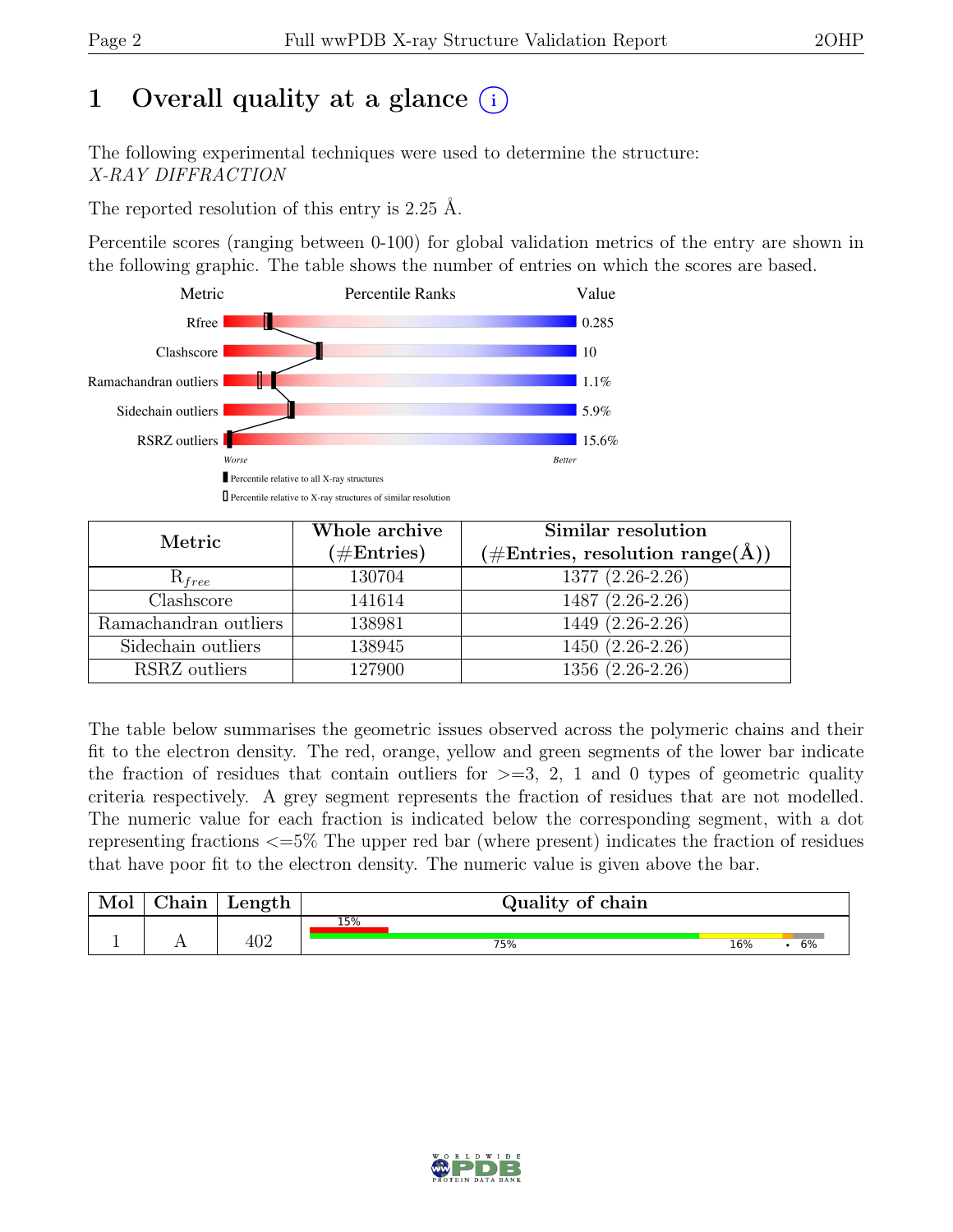# 2 Entry composition  $(i)$

There are 5 unique types of molecules in this entry. The entry contains 3129 atoms, of which 16 are hydrogens and 0 are deuteriums.

In the tables below, the ZeroOcc column contains the number of atoms modelled with zero occupancy, the AltConf column contains the number of residues with at least one atom in alternate conformation and the Trace column contains the number of residues modelled with at most 2 atoms.

• Molecule 1 is a protein called Beta-secretase 1.

| Mol | Chain   Residues | $\rm{Atoms}$  |      |     | $\text{ZeroOcc}$   AltConf   Trace |  |  |  |
|-----|------------------|---------------|------|-----|------------------------------------|--|--|--|
|     | 377              | Total<br>2966 | 1898 | 493 | 561                                |  |  |  |

There are 2 discrepancies between the modelled and reference sequences:

|     | Chain   Residue   Modelled   Actual | Comment    |                                  | Reference |
|-----|-------------------------------------|------------|----------------------------------|-----------|
| –.ካ | LYS                                 | $\rm{ARG}$ | engineered mutation   UNP P56817 |           |
| -4  | . YS                                | $\rm{ARG}$ | engineered mutation   UNP P56817 |           |

• Molecule 2 is IODIDE ION (three-letter code: IOD) (formula: I).

|  | $\blacksquare$ Mol $\vert$ Chain $\vert$ Residues $\vert$ | $\boldsymbol{\mathrm{Atoms}}$ | $\mid$ ZeroOcc $\mid$ AltConf |  |
|--|-----------------------------------------------------------|-------------------------------|-------------------------------|--|
|  |                                                           | Total                         |                               |  |

• Molecule 3 is DIMETHYL SULFOXIDE (three-letter code: DMS) (formula:  $C_2H_6OS$ ).



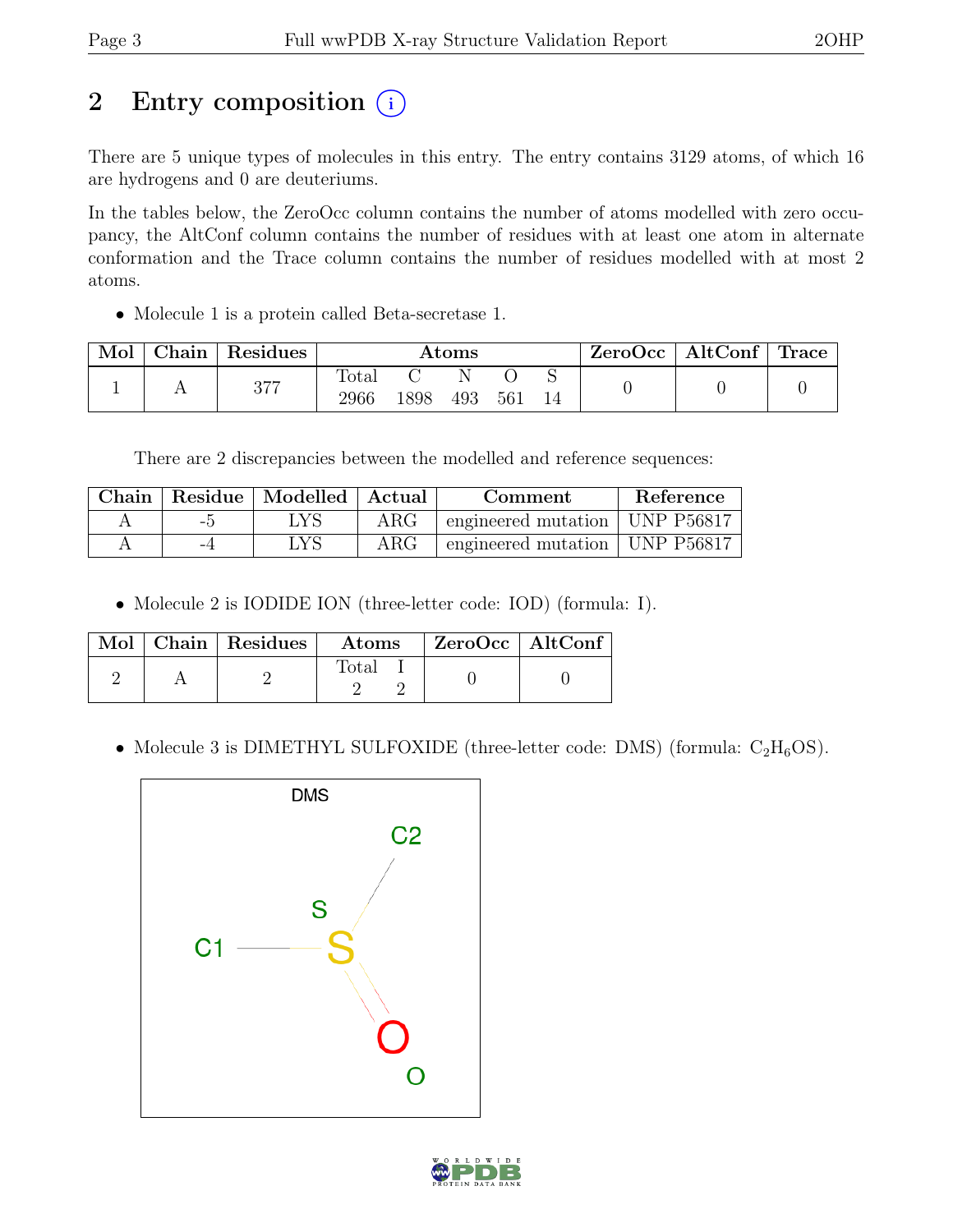|  | Mol   Chain   Residues | Atoms     |  |  | $ZeroOcc$   AltConf |  |
|--|------------------------|-----------|--|--|---------------------|--|
|  |                        | Total C O |  |  |                     |  |

 $\bullet$  Molecule 4 is 6-[2-(1H-INDOL-6-YL)ETHYL]PYRIDIN-2-AMINE (three-letter code: 6IP) (formula:  $\mathrm{C_{15}H_{15}N_3}).$ 



| Mol | $\vert$ Chain $\vert$ Residues $\vert$ | Atoms       |  |       |  | $ZeroOcc \mid AltConf \mid$ |
|-----|----------------------------------------|-------------|--|-------|--|-----------------------------|
|     |                                        | Total C H N |  |       |  |                             |
|     |                                        | 34          |  | 15 16 |  |                             |

 $\bullet\,$  Molecule 5 is water.

|  | Mol   Chain   Residues | Atoms               | $ZeroOcc \   \ AltConf \  $ |
|--|------------------------|---------------------|-----------------------------|
|  | 123                    | Total<br>123<br>123 |                             |

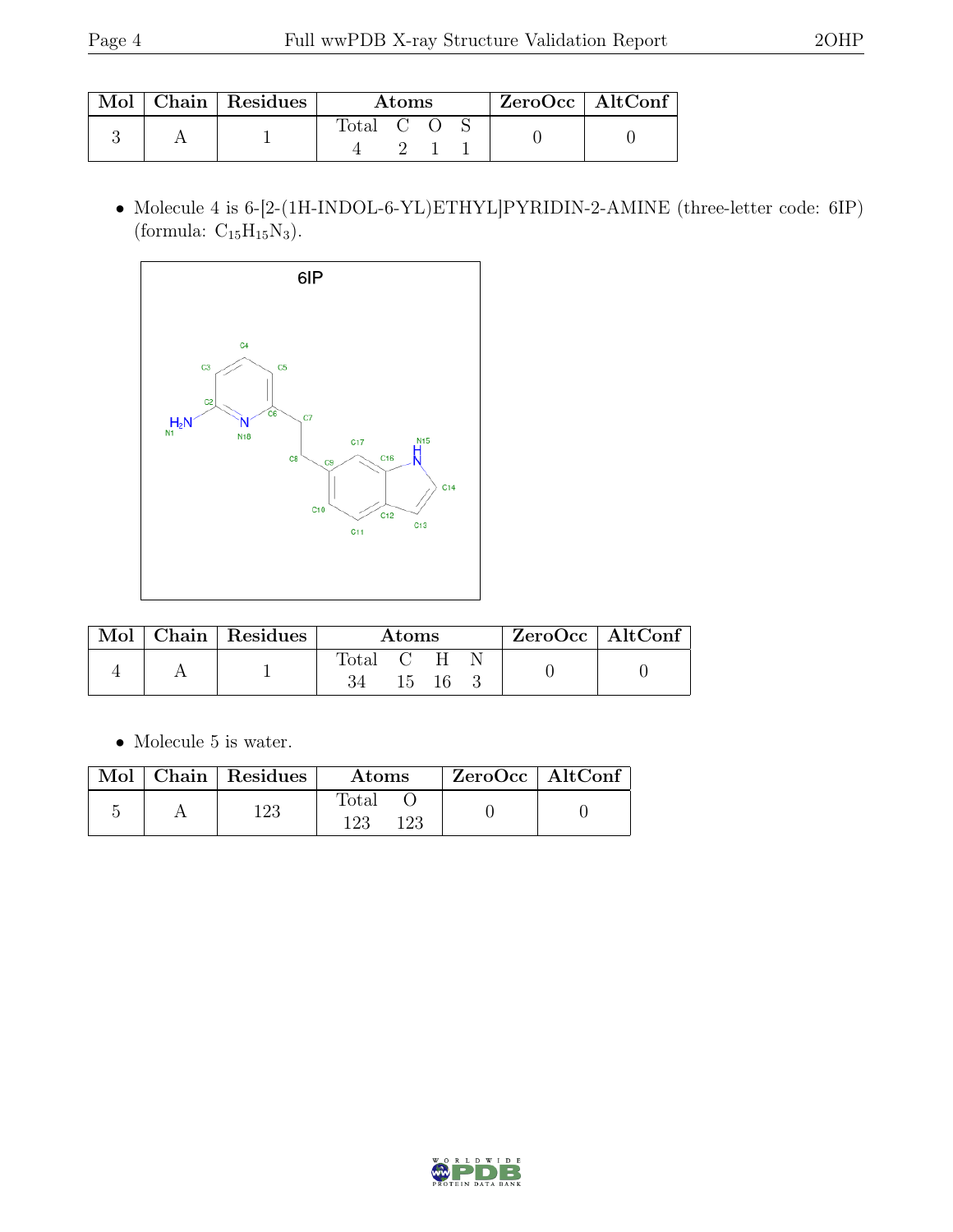# 3 Residue-property plots  $(i)$

These plots are drawn for all protein, RNA, DNA and oligosaccharide chains in the entry. The first graphic for a chain summarises the proportions of the various outlier classes displayed in the second graphic. The second graphic shows the sequence view annotated by issues in geometry and electron density. Residues are color-coded according to the number of geometric quality criteria for which they contain at least one outlier:  $green = 0$ , yellow  $= 1$ , orange  $= 2$  and red  $= 3$  or more. A red dot above a residue indicates a poor fit to the electron density (RSRZ > 2). Stretches of 2 or more consecutive residues without any outlier are shown as a green connector. Residues present in the sample, but not in the model, are shown in grey.



• Molecule 1: Beta-secretase 1

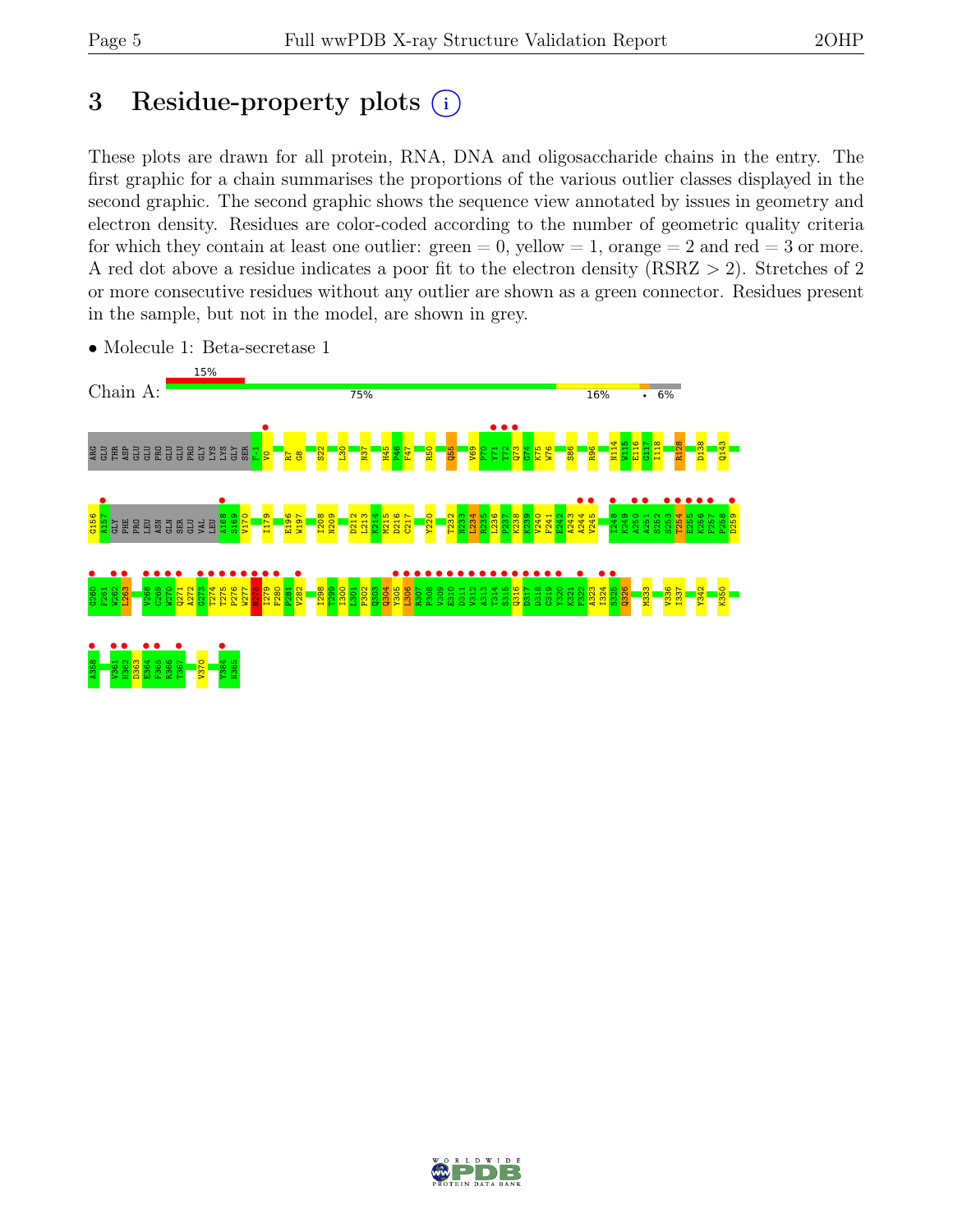# 4 Data and refinement statistics  $(i)$

| Property                                                             | Value                                               | <b>Source</b> |
|----------------------------------------------------------------------|-----------------------------------------------------|---------------|
| Space group                                                          | P 61 2 2                                            | Depositor     |
| Cell constants                                                       | $102.54\text{\AA}$ $169.06\text{\AA}$<br>102.54Å    | Depositor     |
| a, b, c, $\alpha$ , $\beta$ , $\gamma$                               | $90.00^{\circ}$ $120.00^{\circ}$<br>$90.00^{\circ}$ |               |
| Resolution $(A)$                                                     | $47.58 - 2.25$                                      | Depositor     |
|                                                                      | $47.58 - 2.25$                                      | <b>EDS</b>    |
| $%$ Data completeness                                                | 99.7 (47.58-2.25)                                   | Depositor     |
| (in resolution range)                                                | 99.7 (47.58-2.25)                                   | <b>EDS</b>    |
| $R_{merge}$                                                          | 0.09                                                | Depositor     |
| $\mathrm{R}_{sym}$                                                   | (Not available)                                     | Depositor     |
| $\langle I/\sigma(I) \rangle$ <sup>1</sup>                           | $3.26$ (at 2.24Å)                                   | Xtriage       |
| Refinement program                                                   | REFMAC 5.2.0019g                                    | Depositor     |
| $R, R_{free}$                                                        | 0.232<br>0.281<br>$\overline{\phantom{a}}$          | Depositor     |
|                                                                      | $0.238$ ,<br>0.285                                  | DCC           |
| $R_{free}$ test set                                                  | 1304 reflections $(5.10\%)$                         | wwPDB-VP      |
| Wilson B-factor $(A^2)$                                              | 34.8                                                | Xtriage       |
| Anisotropy                                                           | 0.114                                               | Xtriage       |
| Bulk solvent $k_{sol}(e/\mathring{A}^3)$ , $B_{sol}(\mathring{A}^2)$ | 0.34, 50.8                                          | <b>EDS</b>    |
| L-test for $\overline{\text{twinning}}^2$                            | $< L >$ = 0.49, $< L^2 >$ = 0.32                    | Xtriage       |
| Estimated twinning fraction                                          | $\overline{\text{No}}$ twinning to report.          | Xtriage       |
| $F_o, F_c$ correlation                                               | 0.93                                                | <b>EDS</b>    |
| Total number of atoms                                                | 3129                                                | wwPDB-VP      |
| Average B, all atoms $(A^2)$                                         | 44.0                                                | wwPDB-VP      |

Xtriage's analysis on translational NCS is as follows: The largest off-origin peak in the Patterson function is 3.69% of the height of the origin peak. No significant pseudotranslation is detected.

<sup>&</sup>lt;sup>2</sup>Theoretical values of  $\langle |L| \rangle$ ,  $\langle L^2 \rangle$  for acentric reflections are 0.5, 0.333 respectively for untwinned datasets, and 0.375, 0.2 for perfectly twinned datasets.



<span id="page-5-1"></span><span id="page-5-0"></span><sup>1</sup> Intensities estimated from amplitudes.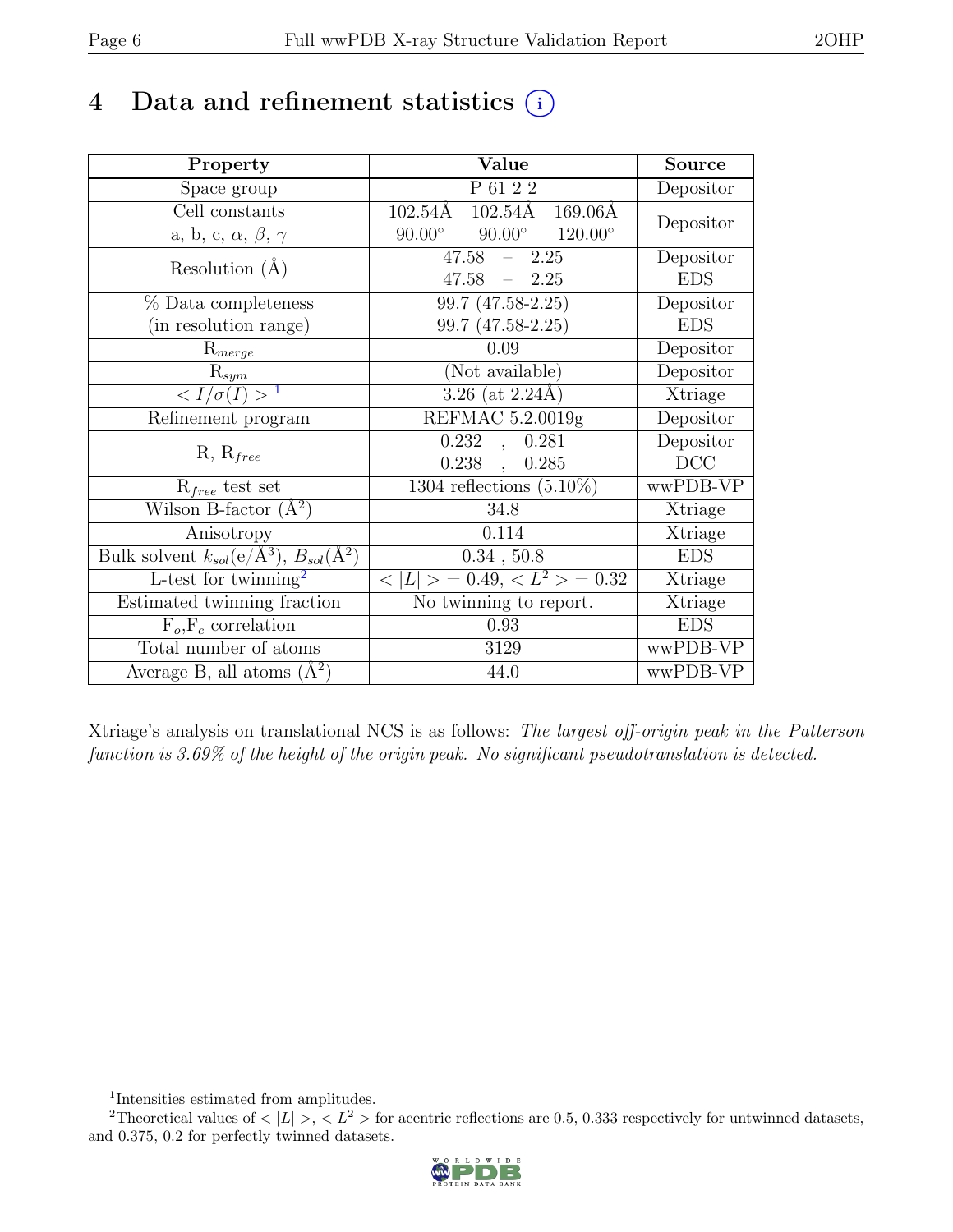# 5 Model quality  $(i)$

## 5.1 Standard geometry  $(i)$

Bond lengths and bond angles in the following residue types are not validated in this section: 6IP, DMS, IOD

The Z score for a bond length (or angle) is the number of standard deviations the observed value is removed from the expected value. A bond length (or angle) with  $|Z| > 5$  is considered an outlier worth inspection. RMSZ is the root-mean-square of all Z scores of the bond lengths (or angles).

| Mol   Chain |      | Bond lengths         | Bond angles |                 |  |
|-------------|------|----------------------|-------------|-----------------|--|
|             |      | RMSZ $ #Z  > 5$ RMSZ |             | $\# Z  > 5$     |  |
|             | 0.63 | 0/3041               | 0.72        | $1/4132(0.0\%)$ |  |

There are no bond length outliers.

All (1) bond angle outliers are listed below:

|  |  | $\mid$ Mol $\mid$ Chain $\mid$ Res $\mid$ Type $\mid$ Atoms | $\mathbf{Z}$   Observed( $^{\circ}$ )   Ideal( $^{\circ}$ ) |  |
|--|--|-------------------------------------------------------------|-------------------------------------------------------------|--|
|  |  | 238   LYS   CD-CE-NZ   $5.33$                               | 123.97                                                      |  |

There are no chirality outliers.

There are no planarity outliers.

### 5.2 Too-close contacts  $(i)$

In the following table, the Non-H and H(model) columns list the number of non-hydrogen atoms and hydrogen atoms in the chain respectively. The H(added) column lists the number of hydrogen atoms added and optimized by MolProbity. The Clashes column lists the number of clashes within the asymmetric unit, whereas Symm-Clashes lists symmetry-related clashes.

|  |      |      |    | Mol   Chain   Non-H   H(model)   H(added)   Clashes   Symm-Clashes |
|--|------|------|----|--------------------------------------------------------------------|
|  | 2966 | 2878 | 59 |                                                                    |
|  |      |      |    |                                                                    |
|  |      |      |    |                                                                    |
|  |      | 15   |    |                                                                    |
|  | 123  |      |    |                                                                    |
|  | 3113 | 2899 |    |                                                                    |

The all-atom clashscore is defined as the number of clashes found per 1000 atoms (including hydrogen atoms). The all-atom clashscore for this structure is 10.

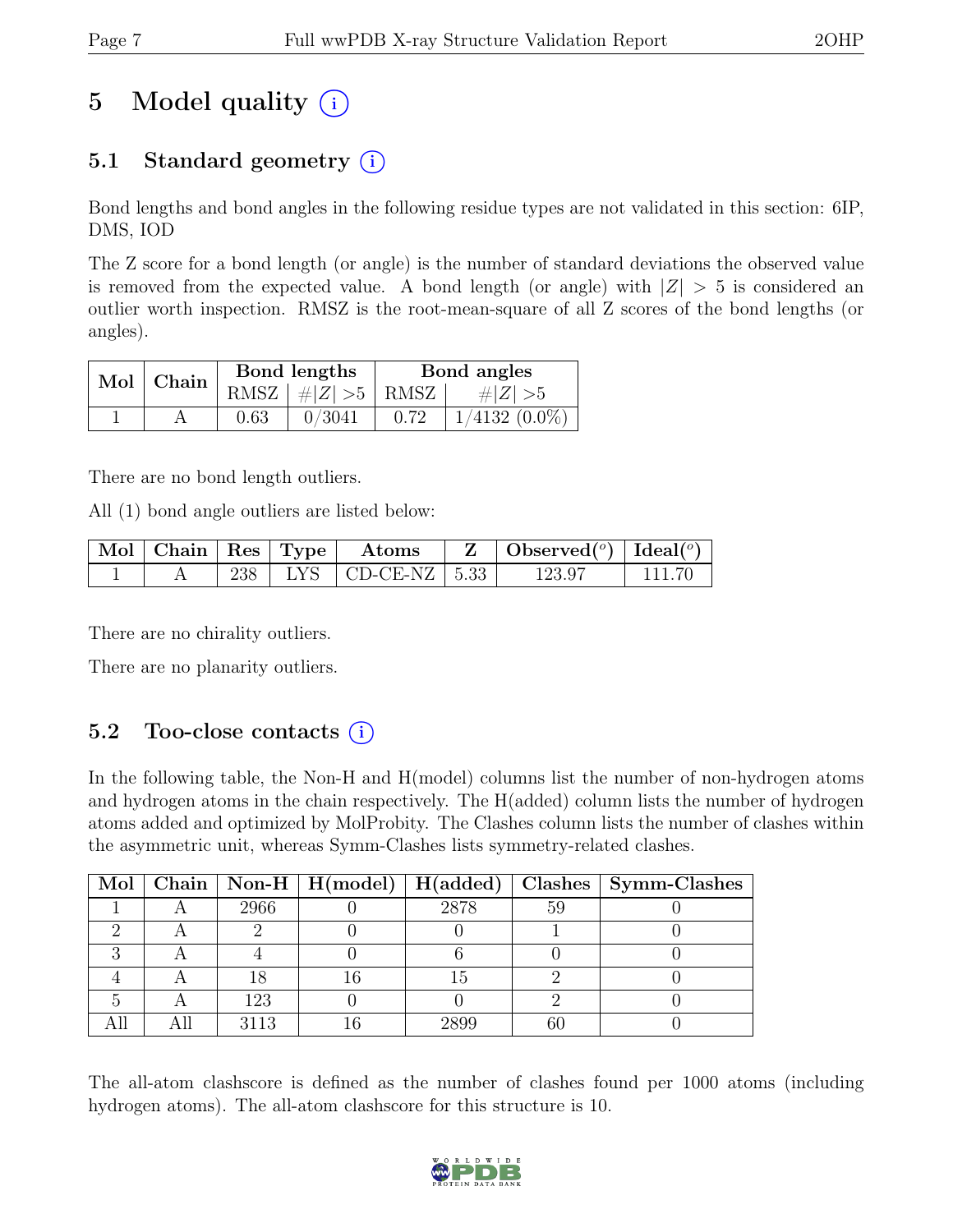|                     |                    | Interatomic    | Clash           |  |
|---------------------|--------------------|----------------|-----------------|--|
| Atom-1              | Atom-2             | distance $(A)$ | overlap $(\AA)$ |  |
| 1: A:215: MET:HE1   | 1:A:243:ALA:HB3    | 1.50           | 0.92            |  |
| 1:A:37:ASN:HD21     | 1:A:128:ARG:H      | 1.30           | 0.78            |  |
| 1:A:323:ALA:HB1     | 1:A:336:VAL:HG21   | 1.67           | 0.76            |  |
| 2:A:386:IOD:I       | 5:A:407:HOH:O      | 2.75           | 0.74            |  |
| 1: A:215:MET:CE     | 1:A:243:ALA:HB3    | 2.23           | 0.69            |  |
| 1:A:241:PHE:CE1     | 1:A:245:VAL:HG23   | 2.30           | 0.67            |  |
| 1:A:300:ILE:HD13    | 1:A:337:ILE:HD13   | 1.77           | 0.67            |  |
| 1: A:96: ARG:H      | 1:A:143:GLN:HE22   | 1.42           | 0.66            |  |
| 1:A:208:ILE:HD13    | 1:A:213:LEU:HD11   | 1.78           | 0.66            |  |
| 1:A:241:PHE:CZ      | 1:A:245:VAL:HG21   | 2.32           | 0.65            |  |
| 1:A:241:PHE:CE1     | 1:A:245:VAL:CG2    | 2.81           | 0.63            |  |
| 1:A:271:GLN:HB2     | 1:A:274:THR:HG21   | 1.81           | 0.62            |  |
| 1: A:209: ASN: HA   | 1:A:282:VAL:HG22   | 1.83           | 0.61            |  |
| 1:A:323:ALA:CB      | 1:A:336:VAL:HG21   | 2.35           | 0.55            |  |
| $1:A:254$ : THR: CB | 1:A:279:ILE:HD12   | 2.36           | 0.55            |  |
| 1: A:215: MET:CE    | 1:A:243:ALA:CB     | 2.84           | 0.54            |  |
| 1:A:156:GLY:HA2     | 1:A:170:VAL:CB     | 2.38           | 0.54            |  |
| 1: A:254:THR:HB     | 1:A:279:ILE:HD12   | 1.90           | 0.53            |  |
| 1:A:305:TYR:HB2     | 1:A:324:ILE:HD11   | 1.91           | 0.53            |  |
| 1:A:118:ILE:HD12    | 4:A:389:6IP:H81    | 1.92           | 0.52            |  |
| 1:A:232:THR:O       | 1:A:336:VAL:HG23   | 2.09           | 0.51            |  |
| 1: A: 156: GLY: HA2 | 1:A:170:VAL:HG12   | 1.93           | 0.51            |  |
| 1:A:272:ALA:O       | 1:A:274:THR:HG23   | 2.11           | 0.51            |  |
| 1:A:55:GLN:HE21     | 1: A: 55: GLN: H   | 1.59           | 0.51            |  |
| 1: A: 156: GLY: HA2 | 1:A:170:VAL:HB     | 1.92           | 0.51            |  |
| 1:A:333:MET:CE      | 1:A:337:ILE:HG21   | 2.41           | 0.51            |  |
| 1:A:179:ILE:HG23    | 1: A:342:TYR:HE2   | 1.76           | 0.51            |  |
| 1:A:259:ASP:O       | 1:A:263:LEU:HD22   | 2.11           | 0.50            |  |
| 1:A:213:LEU:HD23    | 1: A:215: MET:HE3  | 1.95           | 0.49            |  |
| 1:A:234:LEU:O       | 1:A:324:ILE:HA     | 2.13           | 0.49            |  |
| 1: A:50: ARG:O      | 1: A:116: GLU: HG2 | 2.13           | 0.48            |  |
| 1:A:213:LEU:HB3     | 1: A:215: MET:HE3  | 1.95           | 0.48            |  |
| 1:A:69:VAL:HG21     | 1: A:76:TRP: CZ2   | 2.48           | 0.48            |  |
| 1: A:8: GLY: C      | 1:A:170:VAL:HG22   | 2.34           | 0.48            |  |
| 1:A:279:ILE:HG22    | 1:A:279:ILE:O      | 2.13           | 0.47            |  |
| 1:A:220:TYR:HA      | 1:A:240:VAL:HG21   | 1.94           | 0.47            |  |
| 1:A:333:MET:HE3     | 1:A:337:ILE:HG21   | 1.95           | 0.47            |  |
| 1:A:50:ARG:HH22     | 1:A:114:ASN:ND2    | 2.14           | 0.46            |  |
| 1:A:73:GLN:HE21     | 1:A:73:GLN:HA      | 1.81           | 0.46            |  |
| 1: A:215: MET:HE1   | 1:A:243:ALA:CB     | 2.31           | 0.46            |  |

All (60) close contacts within the same asymmetric unit are listed below, sorted by their clash magnitude.

Continued on next page...

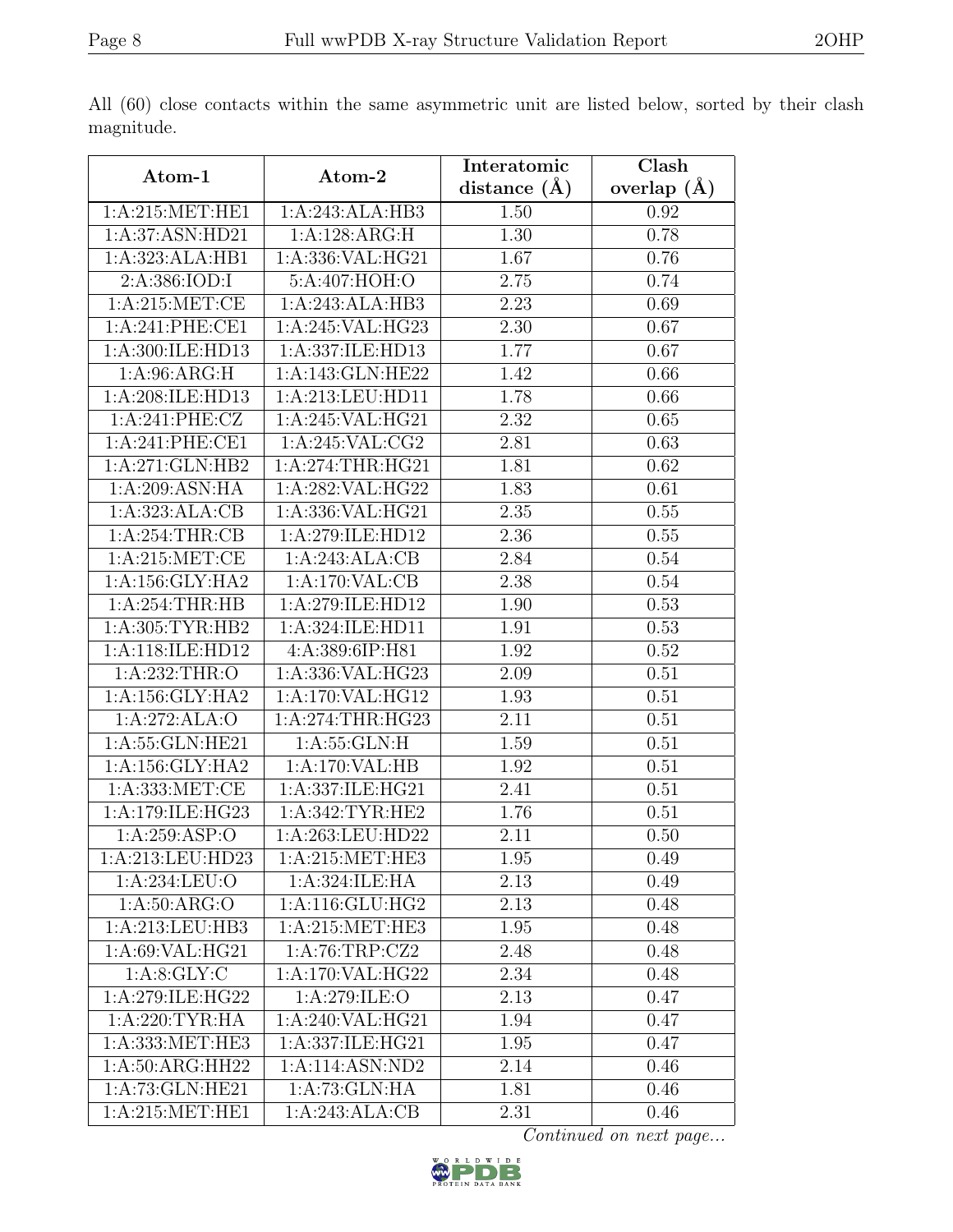|                     |                     | Interatomic      | Clash         |  |
|---------------------|---------------------|------------------|---------------|--|
| Atom-1              | Atom-2              | distance $(\AA)$ | overlap $(A)$ |  |
| 1: A:215: MET:O     | 1: A:216: ASP:C     | 2.53             | 0.46          |  |
| 1:A:280:PHE:HB2     | 1:A:302:PRO:HG2     | 1.98             | 0.45          |  |
| 1:A:323:ALA:HB1     | 1: A: 336: VAL: CG2 | 2.43             | 0.45          |  |
| 1:A:304:GLN:O       | 1:A:336:VAL:HG13    | 2.17             | 0.44          |  |
| 1:A:236:LEU:O       | 1:A:326:GLN:HA      | 2.17             | 0.44          |  |
| 1: A:302: PRO:O     | 1:A:306:LEU:HB2     | 2.19             | 0.43          |  |
| 1:A:50:ARG:NH2      | 1:A:116:GLU:OE2     | $2.52\,$         | 0.43          |  |
| 1: A: 156: GLY: HA2 | 1:A:170:VAL:CG1     | 2.48             | 0.43          |  |
| 1:A:241:PHE:CE1     | 1:A:245:VAL:HG21    | 2.49             | 0.43          |  |
| 1: A:305: TYR: CB   | 1:A:324:ILE:HD11    | 2.48             | 0.43          |  |
| 1:A:196:GLU:OE2     | 5:A:492:HOH:O       | 2.22             | 0.42          |  |
| 1:A:217:CYS:HA      | 1: A:220:TYR:CD1    | 2.54             | 0.42          |  |
| 1: A:279: ILE:O     | 1: A:279: ILE: CG2  | 2.68             | 0.42          |  |
| 1: A:254:THR:HG21   | 1:A:279:ILE:CD1     | 2.49             | 0.42          |  |
| 1: A:276: PRO:O     | 1:A:278:ASN:N       | 2.53             | 0.41          |  |
| 1:A:118:ILE:HD12    | 4:A:389:6IP:C8      | 2.49             | 0.41          |  |
| 1:A:298:ILE:HG22    | 1:A:370:VAL:HG22    | 2.02             | 0.41          |  |
| 1:A:45:HIS:CD2      | 1:A:47:PHE:H        | 2.39             | 0.41          |  |
| 1:A:240:VAL:O       | 1:A:244:ALA:HB2     | 2.20             | 0.41          |  |
| 1:A:350:LYS:HE2     | 1:A:350:LYS:HB3     | 1.92             | 0.40          |  |

Continued from previous page...

There are no symmetry-related clashes.

### 5.3 Torsion angles (i)

#### 5.3.1 Protein backbone (i)

In the following table, the Percentiles column shows the percent Ramachandran outliers of the chain as a percentile score with respect to all X-ray entries followed by that with respect to entries of similar resolution.

The Analysed column shows the number of residues for which the backbone conformation was analysed, and the total number of residues.

| Mol Chain | Analysed                                                    |  | <b>Favoured</b> Allowed Outliers Percentiles |  |
|-----------|-------------------------------------------------------------|--|----------------------------------------------|--|
|           | $\mid$ 373/402 (93%)   351 (94%)   18 (5%)   4 (1%)   14 10 |  |                                              |  |

All (4) Ramachandran outliers are listed below:

| $\operatorname{Mol}$ | Chain | Res | <b>Type</b> |
|----------------------|-------|-----|-------------|
|                      |       |     |             |
|                      |       |     |             |

Continued on next page...

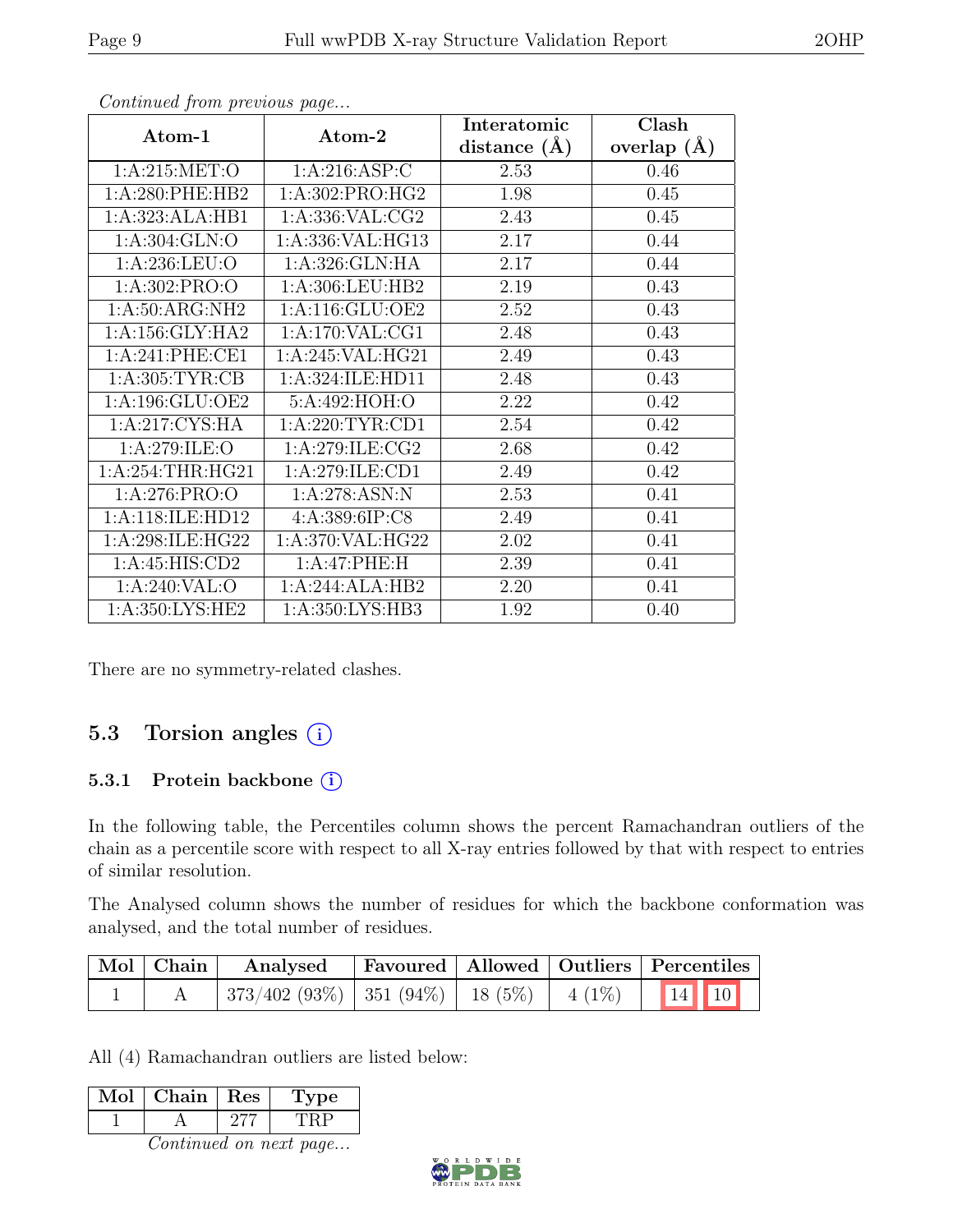Continued from previous page...

| $\operatorname{Mol}$ | Chain | $\operatorname{Res}% \left( \mathcal{N}\right) \equiv\operatorname{Res}(\mathcal{N}_{0},\mathcal{N}_{0})$ | <b>Type</b> |
|----------------------|-------|-----------------------------------------------------------------------------------------------------------|-------------|
|                      |       | 278                                                                                                       | ASN         |
|                      |       | 304                                                                                                       | GLN         |
|                      |       | 363                                                                                                       |             |

#### 5.3.2 Protein side chains (i)

In the following table, the Percentiles column shows the percent sidechain outliers of the chain as a percentile score with respect to all X-ray entries followed by that with respect to entries of similar resolution.

The Analysed column shows the number of residues for which the sidechain conformation was analysed, and the total number of residues.

| $\mid$ Mol $\mid$ Chain $\mid$ | Analysed                                           |  | Rotameric   Outliers   Percentiles |  |
|--------------------------------|----------------------------------------------------|--|------------------------------------|--|
|                                | $\mid$ 321/343 (94%)   302 (94%)   19 (6%)   19 19 |  |                                    |  |

All (19) residues with a non-rotameric sidechain are listed below:

| Mol            | Chain          | $\operatorname{Res}% \left( \mathcal{N}\right) \equiv\operatorname{Res}(\mathcal{N}_{0})\cap\mathcal{N}_{1}$ | <b>Type</b>             |
|----------------|----------------|--------------------------------------------------------------------------------------------------------------|-------------------------|
| 1              | $\overline{A}$ | 0                                                                                                            | $\overline{\text{VAL}}$ |
| $\mathbf{1}$   | $\overline{A}$ | $\overline{7}$                                                                                               | $\rm{ARG}$              |
| $\mathbf{1}$   | $\overline{A}$ | 22                                                                                                           | <b>SER</b>              |
| $\mathbf{1}$   | $\overline{A}$ | 30                                                                                                           | LEU                     |
| $\mathbf{1}$   | $\overline{A}$ | $55\,$                                                                                                       | <b>GLN</b>              |
| $\overline{1}$ | $\overline{A}$ | $\overline{75}$                                                                                              | <b>LYS</b>              |
| $\overline{1}$ | $\overline{A}$ | 86                                                                                                           | <b>SER</b>              |
| $\mathbf{1}$   | $\overline{A}$ | 128                                                                                                          | $\rm{ARG}$              |
| $\mathbf{1}$   | $\overline{A}$ | 138                                                                                                          | <b>ASP</b>              |
| $\mathbf{1}$   | $\overline{A}$ | 197                                                                                                          | TRP                     |
| $\overline{1}$ | $\overline{A}$ | 212                                                                                                          | <b>ASP</b>              |
| $\mathbf{1}$   | $\overline{A}$ | 234                                                                                                          | <b>LEU</b>              |
| $\mathbf{1}$   | $\overline{A}$ | 254                                                                                                          | THR                     |
| $\mathbf{1}$   | $\overline{A}$ | 263                                                                                                          | <b>LEU</b>              |
| $\mathbf{1}$   | $\overline{A}$ | 275                                                                                                          | <b>THR</b>              |
| $\mathbf{1}$   | $\overline{A}$ | 278                                                                                                          | <b>ASN</b>              |
| $\mathbf{1}$   | $\overline{A}$ | 306                                                                                                          | <b>LEU</b>              |
| $\mathbf{1}$   | $\overline{A}$ | 316                                                                                                          | <b>GLN</b>              |
| $\overline{1}$ | $\overline{A}$ | 326                                                                                                          | GLN                     |

Sometimes sidechains can be flipped to improve hydrogen bonding and reduce clashes. All (11) such sidechains are listed below:

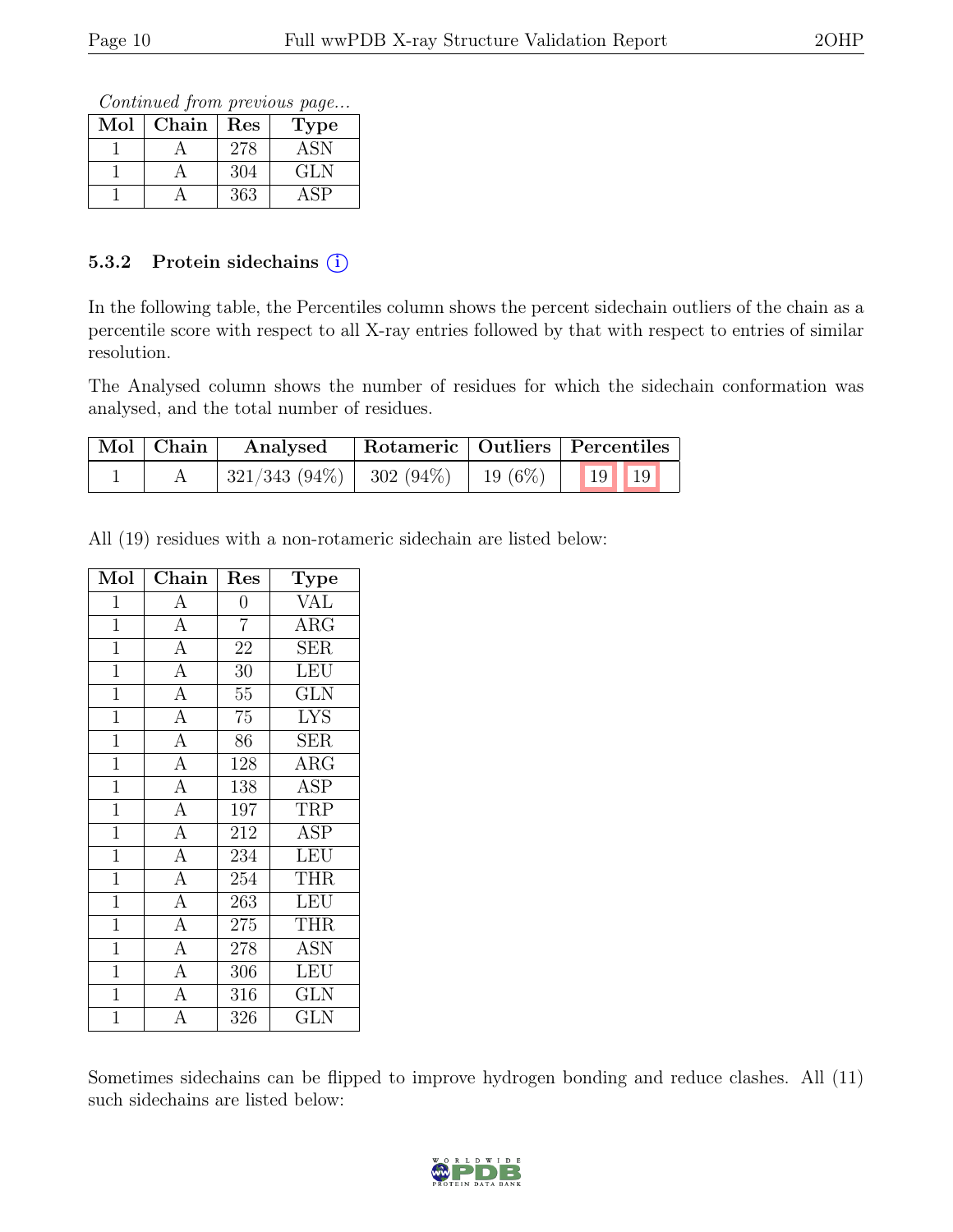| Mol | Chain | Res | <b>Type</b> |
|-----|-------|-----|-------------|
| 1   | A     | 12  | <b>GLN</b>  |
| 1   | A     | 37  | <b>ASN</b>  |
| 1   | А     | 45  | <b>HIS</b>  |
| 1   | А     | 49  | <b>HIS</b>  |
| 1   | A     | 55  | GLN         |
| 1   | A     | 73  | GLN         |
| 1   | A     | 114 | <b>ASN</b>  |
| 1   | A     | 143 | <b>GLN</b>  |
| 1   | А     | 209 | <b>ASN</b>  |
| 1   | А     | 233 | <b>ASN</b>  |
|     |       | 278 | <b>ASN</b>  |

#### $5.3.3$  RNA  $(i)$

There are no RNA molecules in this entry.

#### 5.4 Non-standard residues in protein, DNA, RNA chains (i)

There are no non-standard protein/DNA/RNA residues in this entry.

#### 5.5 Carbohydrates (i)

There are no monosaccharides in this entry.

### 5.6 Ligand geometry (i)

Of 4 ligands modelled in this entry, 2 are monoatomic - leaving 2 for Mogul analysis.

In the following table, the Counts columns list the number of bonds (or angles) for which Mogul statistics could be retrieved, the number of bonds (or angles) that are observed in the model and the number of bonds (or angles) that are defined in the Chemical Component Dictionary. The Link column lists molecule types, if any, to which the group is linked. The Z score for a bond length (or angle) is the number of standard deviations the observed value is removed from the expected value. A bond length (or angle) with  $|Z| > 2$  is considered an outlier worth inspection. RMSZ is the root-mean-square of all Z scores of the bond lengths (or angles).

|     |      |  |     |    |          |      |           | Chain   Res |             |         |  | Link |  | Bond lengths |  |  | Bond angles |  |  |
|-----|------|--|-----|----|----------|------|-----------|-------------|-------------|---------|--|------|--|--------------|--|--|-------------|--|--|
| Mol | Type |  |     |    | Counts   | RMSZ | $\# Z >2$ | Counts      | <b>RMSZ</b> | Z <br># |  |      |  |              |  |  |             |  |  |
|     | 6IP  |  | 389 |    | 18,20,20 | 0.81 |           | 24, 27, 27  | .39         | $16\%)$ |  |      |  |              |  |  |             |  |  |
|     | DMS  |  | 388 | Ξ. | 3,3,3    | 2.54 | (33%)     | 3,3,3       | 0.45        |         |  |      |  |              |  |  |             |  |  |

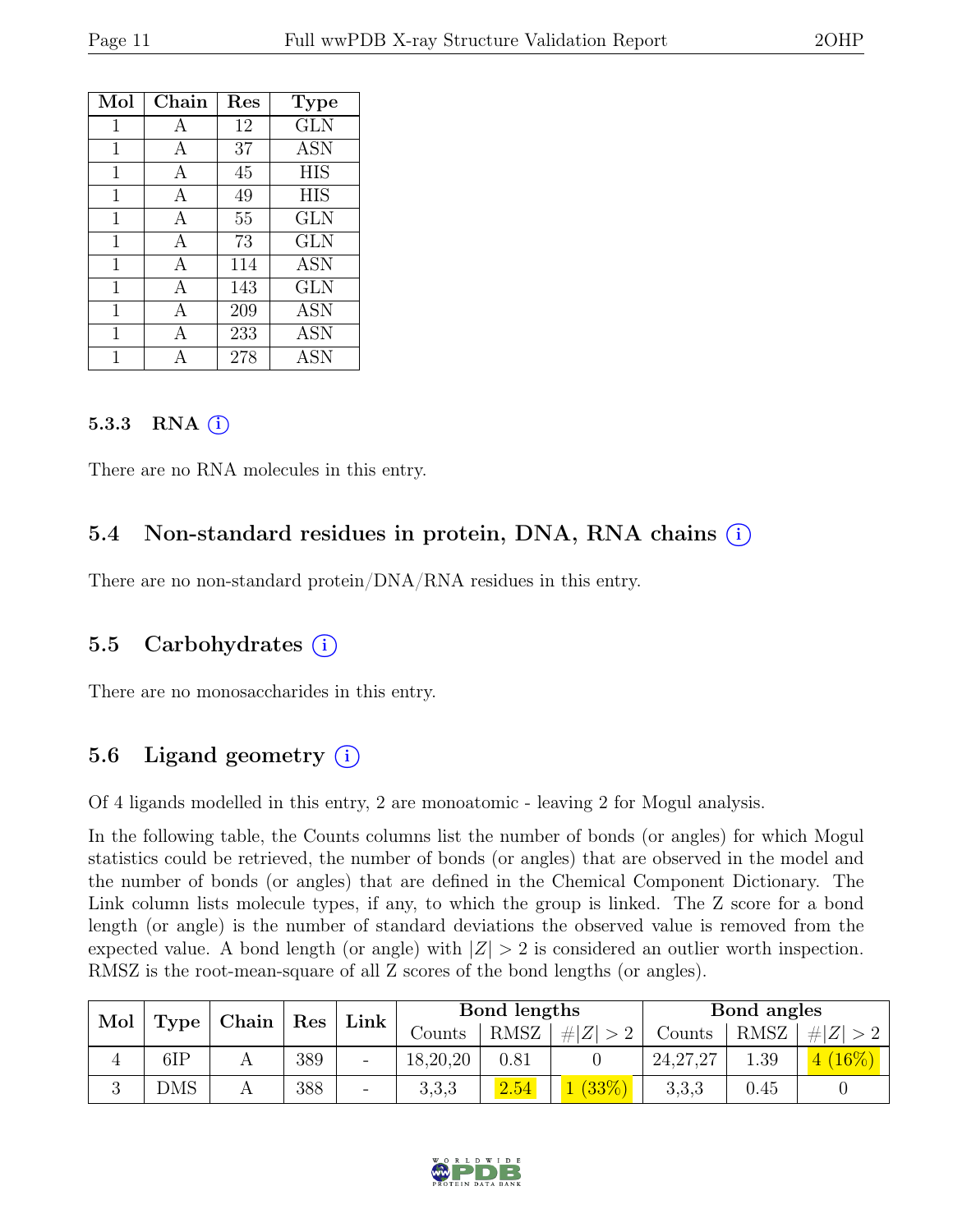In the following table, the Chirals column lists the number of chiral outliers, the number of chiral centers analysed, the number of these observed in the model and the number defined in the Chemical Component Dictionary. Similar counts are reported in the Torsion and Rings columns. '-' means no outliers of that kind were identified.

|     |             |  | Mol   Type   Chain   Res   Link   Chirals   Torsions   Rings |  |
|-----|-------------|--|--------------------------------------------------------------|--|
| 6IP | A   389   - |  | $0/5/5/5$   $0/3/3/3$                                        |  |

All (1) bond length outliers are listed below:

|  |  |                          | $\mid$ Mol $\mid$ Chain $\mid$ Res $\mid$ Type $\mid$ Atoms $\mid$ Z $\mid$ Observed(Å) $\mid$ Ideal(Å) $\mid$ |          |
|--|--|--------------------------|----------------------------------------------------------------------------------------------------------------|----------|
|  |  | $388$   DMS   O-S   4.26 |                                                                                                                | $1.50\,$ |

All (4) bond angle outliers are listed below:

| Mol | Chain | Res | Type | Atoms        |         | Observed $(°)$ | Ideal <sup>(o)</sup> |
|-----|-------|-----|------|--------------|---------|----------------|----------------------|
|     |       | 389 | 6IP  | $C2-N18-C6$  | 4.25    | 121.32         | 118.10               |
|     |       | 389 | 6IP  | $C5-C6-N18$  | $-2.40$ | 119.36         | 122.41               |
|     |       | 389 | 6IP  | $C9-C17-C16$ | $-2.27$ | 119.09         | 121.08               |
|     |       | 389 | 6IP  | $C7-C6-N18$  | 2.25    | 119.30         | 115.95               |

There are no chirality outliers.

There are no torsion outliers.

There are no ring outliers.

1 monomer is involved in 2 short contacts:

|  |                         |  | Mol   Chain   Res   Type   Clashes   Symm-Clashes |
|--|-------------------------|--|---------------------------------------------------|
|  | $\vert$ 389 $\vert$ 6IP |  |                                                   |

#### 5.7 Other polymers  $(i)$

There are no such residues in this entry.

#### 5.8 Polymer linkage issues  $(i)$

There are no chain breaks in this entry.

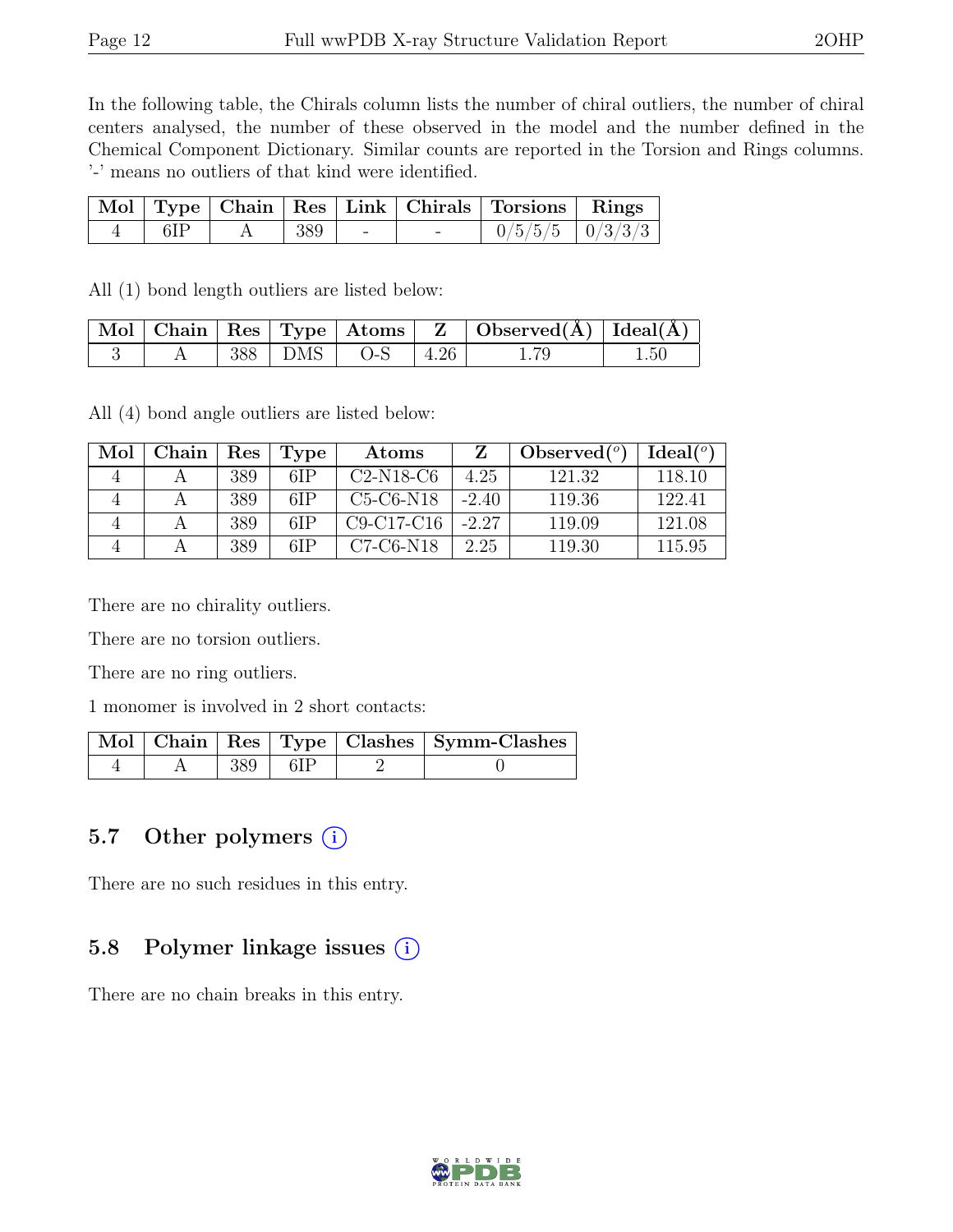# 6 Fit of model and data  $(i)$

### 6.1 Protein, DNA and RNA chains (i)

In the following table, the column labelled ' $\#\text{RSRZ}>2$ ' contains the number (and percentage) of RSRZ outliers, followed by percent RSRZ outliers for the chain as percentile scores relative to all X-ray entries and entries of similar resolution. The OWAB column contains the minimum, median,  $95<sup>th</sup>$  percentile and maximum values of the occupancy-weighted average B-factor per residue. The column labelled 'Q< 0.9' lists the number of (and percentage) of residues with an average occupancy less than 0.9.

| Mol Chain | Analysed     | $^+$ <rsrz> <math>^-</math></rsrz> | $\#\text{RSRZ}\text{>2}$ |  | $OWAB(A^2)   Q<0.9$                         |  |
|-----------|--------------|------------------------------------|--------------------------|--|---------------------------------------------|--|
|           | 377/402(93%) | 0.70                               |                          |  | $\vert$ 59 (15%) 2 1 18, 37, 90, 114 2 (0%) |  |

All (59) RSRZ outliers are listed below:

| Mol            | Chain                   | Res              | Type                    | <b>RSRZ</b>      |
|----------------|-------------------------|------------------|-------------------------|------------------|
| $\mathbf{1}$   | $\overline{A}$          | 313              | <b>ALA</b>              | 11.0             |
| $\overline{1}$ | $\overline{A}$          | 310              | <b>GLU</b>              | 8.8              |
| $\overline{1}$ | $\overline{A}$          | $\overline{319}$ | $\overline{\text{CYS}}$ | 8.4              |
| $\overline{1}$ | $\overline{A}$          | 279              | ILE                     | 7.9              |
| $\overline{1}$ | $\overline{A}$          | 271              | $\overline{\text{GLN}}$ | $\overline{7.5}$ |
| $\overline{1}$ | $\overline{A}$          | 314              | <b>THR</b>              | $\overline{7.2}$ |
| $\overline{1}$ | $\overline{A}$          | 259              | ASP                     | 6.3              |
| $\overline{1}$ | $\overline{A}$          | 269              | $\overline{\text{CYS}}$ | $\overline{5.8}$ |
| $\overline{1}$ | $\overline{\rm A}$      | 280              | PHE                     | $5.8\,$          |
| $\overline{1}$ | $\overline{A}$          | 311              | $\overline{\text{ASP}}$ | $\overline{5.5}$ |
| $\overline{1}$ | A                       | 260              | $\overline{\text{GLY}}$ | 5.4              |
| $\overline{1}$ | $\overline{\rm A}$      | 306              | <b>LEU</b>              | $\overline{5.2}$ |
| $\overline{1}$ | $\overline{\mathbf{A}}$ | 317              | $\overline{ASP}$        | 4.9              |
| $\overline{1}$ | $\overline{A}$          | 365              | PHE                     | 4.8              |
| $\overline{1}$ | $\overline{A}$          | 276              | $\overline{\text{PRO}}$ | $\overline{4.7}$ |
| $\overline{1}$ | $\overline{A}$          | 270              | TRP                     | $\overline{4.7}$ |
| $\overline{1}$ | $\overline{A}$          | 254              | <b>THR</b>              | $\overline{4.7}$ |
| $\overline{1}$ | $\overline{\rm A}$      | 277              | TRP                     | 4.6              |
| $\overline{1}$ | $\overline{A}$          | 157              | <b>ALA</b>              | 4.6              |
| $\overline{1}$ | $\overline{A}$          | 309              | $\overline{\text{VAL}}$ | 4.2              |
| $\overline{1}$ | $\overline{A}$          | 253              | <b>SER</b>              | 4.2              |
| $\overline{1}$ | $\overline{A}$          | $\overline{72}$  | <b>THR</b>              | $\overline{4.1}$ |
| $\mathbf{1}$   | A                       | 273              | $\overline{\text{GLY}}$ | 3.8              |
| $\overline{1}$ | $\overline{A}$          | 362              | $\overline{HIS}$        | 3.8              |
| $\overline{1}$ | $\overline{A}$          | 71               | <b>TYR</b>              | $\overline{3.7}$ |
| $\overline{1}$ | $\overline{\rm A}$      | 168              | <b>ALA</b>              | $\overline{3}.6$ |
| $\overline{1}$ | $\overline{\rm A}$      | 274              | <b>THR</b>              | $\overline{3.6}$ |

Continued on next page...

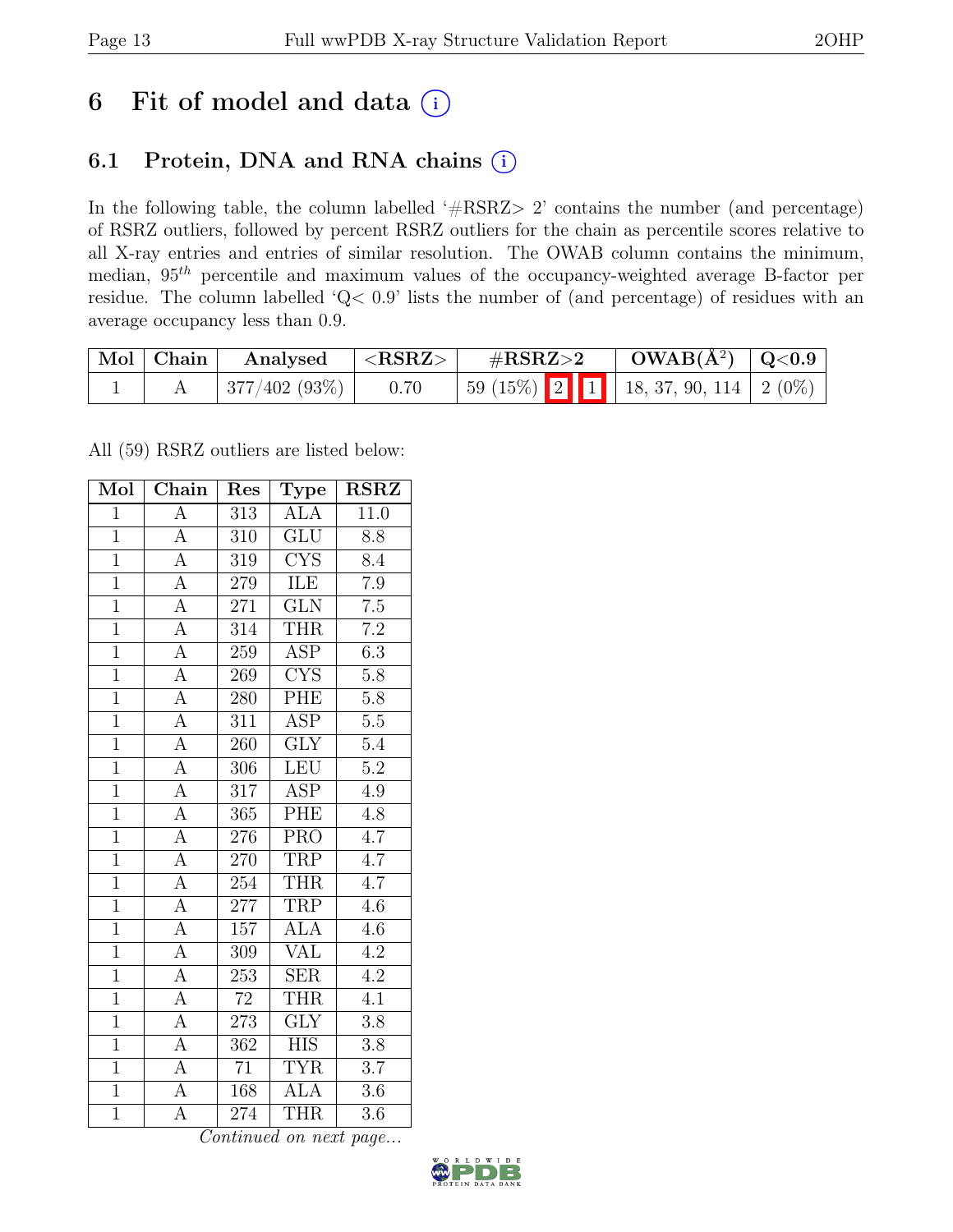| Mol            | Chain              | Res              | <b>Type</b>               | $\overline{\text{RSRZ}}$ |
|----------------|--------------------|------------------|---------------------------|--------------------------|
| $\mathbf{1}$   | $\overline{A}$     | $\overline{73}$  | $\overline{\text{GLN}}$   | $\overline{3.5}$         |
| $\overline{1}$ | $\overline{A}$     | 364              | $\overline{\mathrm{GLU}}$ | $\overline{3.4}$         |
| $\mathbf{1}$   | $\overline{A}$     | 307              | ARG                       | $\overline{3.4}$         |
| $\mathbf{1}$   | $\boldsymbol{A}$   | 244              | ALA                       | $\overline{3.3}$         |
| $\overline{1}$ | $\overline{A}$     | $\overline{361}$ | $\overline{\text{VAL}}$   | $\overline{3.2}$         |
| $\overline{1}$ | $\overline{\rm A}$ | $\overline{312}$ | $\overline{\text{VAL}}$   | $\overline{3.2}$         |
| $\overline{1}$ | $\overline{A}$     | 315              | <b>SER</b>                | 3.1                      |
| $\overline{1}$ | $\overline{A}$     | 263              | LEU                       | $\overline{3.0}$         |
| $\mathbf{1}$   | $\overline{\rm A}$ | $305\,$          | <b>TYR</b>                | $\overline{3.0}$         |
| $\overline{1}$ | $\overline{A}$     | 278              | <b>ASN</b>                | $\overline{2.9}$         |
| $\mathbf{1}$   | $\overline{\rm A}$ | 255              | $\overline{\text{GLU}}$   | $2.\overline{8}$         |
| $\overline{1}$ | $\overline{\rm A}$ | $\overline{268}$ | $\overline{\text{VAL}}$   | $\overline{2.8}$         |
| $\overline{1}$ | $\overline{A}$     | $\overline{250}$ | $\overline{ALA}$          | $\overline{2.8}$         |
| $\mathbf{1}$   | $\overline{\rm A}$ | 318              | $\overline{\text{ASP}}$   | $\overline{2.7}$         |
| $\overline{1}$ | $\overline{A}$     | $\overline{257}$ | PHE                       | $\overline{2.7}$         |
| $\overline{1}$ | A                  | $\overline{282}$ | <b>VAL</b>                | 2.7                      |
| $\overline{1}$ | $\overline{A}$     | $\overline{367}$ | <b>THR</b>                | $\overline{2.6}$         |
| $\overline{1}$ | $\overline{A}$     | 316              | $\overline{\text{GLN}}$   | $\overline{2.5}$         |
| $\overline{1}$ | $\overline{\rm A}$ | $\overline{325}$ | $\overline{\text{SER}}$   | $\overline{2.4}$         |
| $\overline{1}$ | $\overline{A}$     | $\overline{245}$ | $\overline{\text{VAL}}$   | $\overline{2.4}$         |
| $\mathbf{1}$   | $\overline{A}$     | 256              | <b>LYS</b>                | $\overline{2.3}$         |
| $\overline{1}$ | $\overline{A}$     | $\overline{0}$   | <b>VAL</b>                | $\overline{2.3}$         |
| $\overline{1}$ | $\overline{A}$     | 320              | $\overline{\text{TYR}}$   | $\overline{2.2}$         |
| $\overline{1}$ | $\overline{A}$     | $\overline{384}$ | <b>TYR</b>                | $\overline{2.2}$         |
| $\mathbf{1}$   | $\overline{A}$     | $\overline{324}$ | ILE                       | $\overline{2.2}$         |
| $\mathbf{1}$   | $\boldsymbol{A}$   | 322              | $\overline{PHE}$          | 2.2                      |
| $\overline{1}$ | $\overline{\rm A}$ | $\overline{308}$ | $\overline{\text{PRO}}$   | $\overline{2.1}$         |
| $\overline{1}$ | $\overline{A}$     | 358              | <b>ALA</b>                | $\overline{2.1}$         |
| $\overline{1}$ | $\overline{\rm A}$ | 248              | ILE                       | $\overline{2.1}$         |
| $\mathbf{1}$   | $\overline{A}$     | 262              | <b>TRP</b>                | $\overline{2.1}$         |
| $\overline{1}$ | $\overline{A}$     | 275              | THR                       | $\overline{2.0}$         |
| $\overline{1}$ | $\overline{\rm A}$ | 251              | $\overline{\text{ALA}}$   | $\overline{2.0}$         |

Continued from previous page...

### 6.2 Non-standard residues in protein, DNA, RNA chains (i)

There are no non-standard protein/DNA/RNA residues in this entry.

### 6.3 Carbohydrates (i)

There are no monosaccharides in this entry.